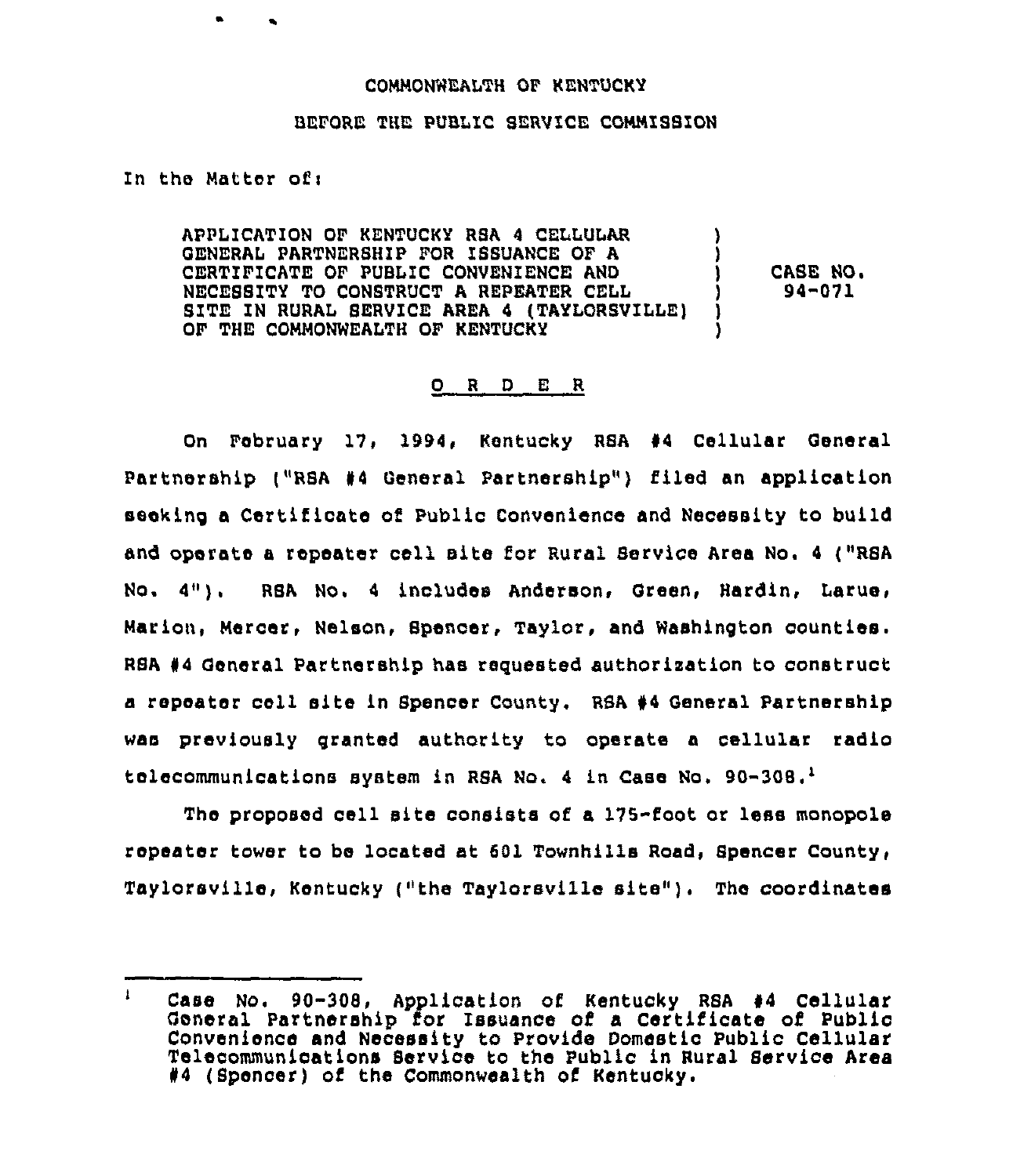for the Taylorsville site are North Latitude 38° 02' 06" by West Longitude 85° 20' 08".

RSA #4 General Partnership has provided information regarding the structure of the tower, safety measures, and antenna design criteria for the Taylorsville cell site. Based upon the application, the tower and foundation design appears to meet the criteria of the Building Officials and Code Administrators International, Inc. National Building Code with reference to earthquakes, winds, and tornadoes.

Pursuant to KRS 100.324(1), the Taylorsville cell site's construction is exempt from local soning ordinances. Approval from the Federal Aviation Administration and the Kentucky Airport Zoning Commission for the construction and operation of the Taylorsville cell site are not required, as the tower height does not exceed 200 feet.

RSA 94 General Partnership has filed notices verifying that each property owner or resident within 500 feet of the Taylorsville cell site has been notified of the pending construction. The notice solicited any comments and informed the property owners and residents of their right to intervene. On March 17, 1994, the Commission received <sup>a</sup> letter from John Dale, Jr., requesting intervention for his client, T. F. Snider, Br. On March 24, 1994, the Commission recognized Mr. Snider as an intervenor, and informed him of his right to request a hearing. To date, a hearing request has not been received.

 $-2-$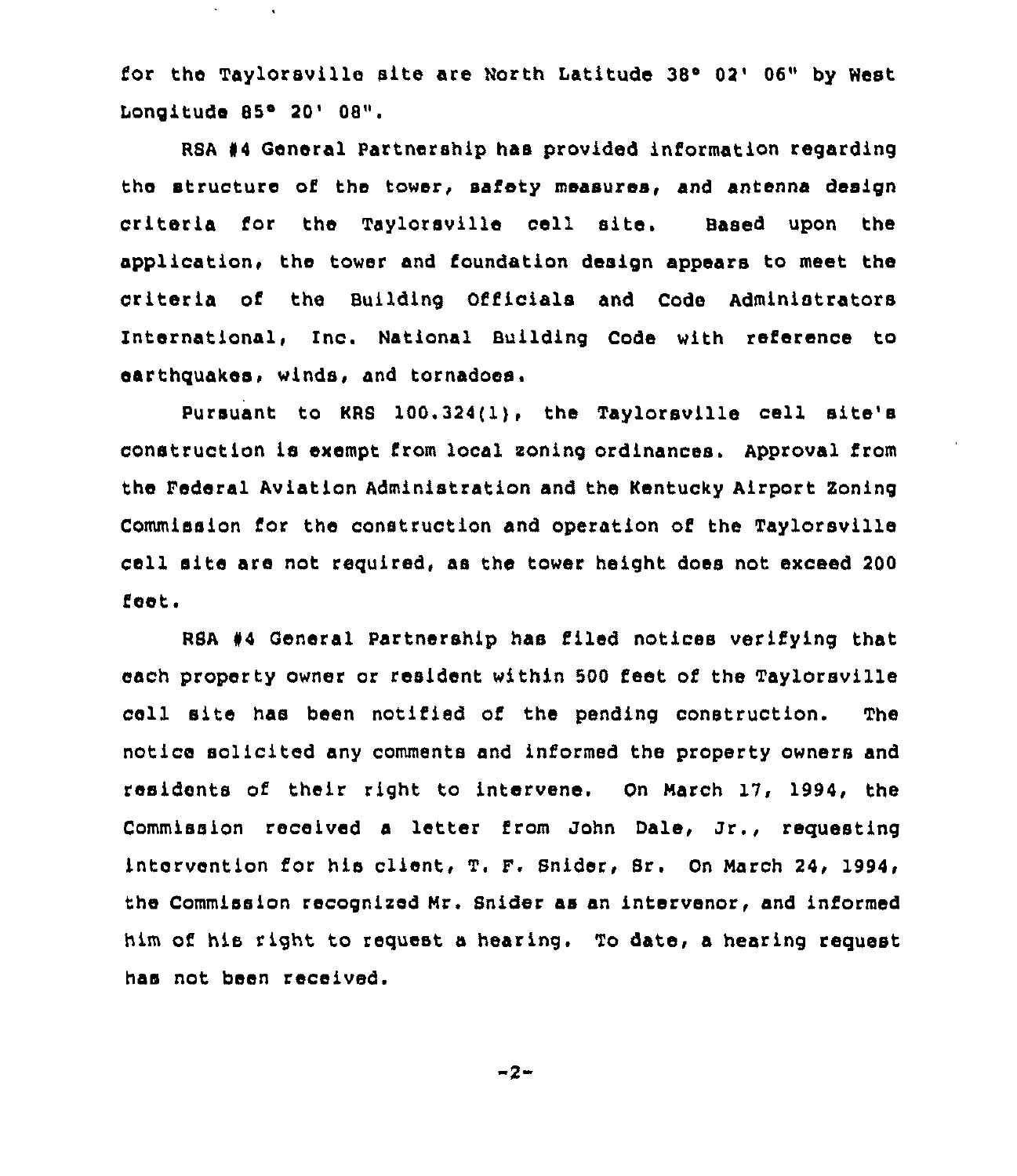pursuant to KRS 278.280, the Commission is reguired to determine proper practices to be observed when it finds, upon complaint or on its own motion, that the facilities of any utility subject to its jurisdiction are unreasonable, unsafe, improper, or insufficient. To assist the Commission in its efforts to comply with this mandate, RSA  $#4$  General Partnership should notify the Commission if it does not use this antenna tower to provide cellular radio telecommunications services in the manner set out in its application and this Order. Upon receipt of such notice, the Commission may, on its own motion, institute proceedings to consider the proper practices, including removal of the unused antenna tower, which should be observed by RSA 44 General Partnership.

The Commission, having considered the evidence of record and being otherwise sufficiently advised, finds that RSA 44 General partnership should be granted a certificate of public Convenience and Necessity to construct and operate the Taylorsville cell site in RSA No. <sup>4</sup> under its previously approved tariff.

IT IS THEREFORE ORDERED that:

 $\mathbf{v}$ 

1. RSA <sup>44</sup> General Partnership be and it hereby is granted <sup>a</sup> Certificate of Public Convenience and Necessity to construct and operate the Taylorsville cell site.

2. RSA <sup>44</sup> General Partnership shall immediately notify the Commission in writing, if, after the antenna tower is built and utility service is commenced, the tower is not used for a period of 3 months in the manner authorised by this Order.

 $-3-$